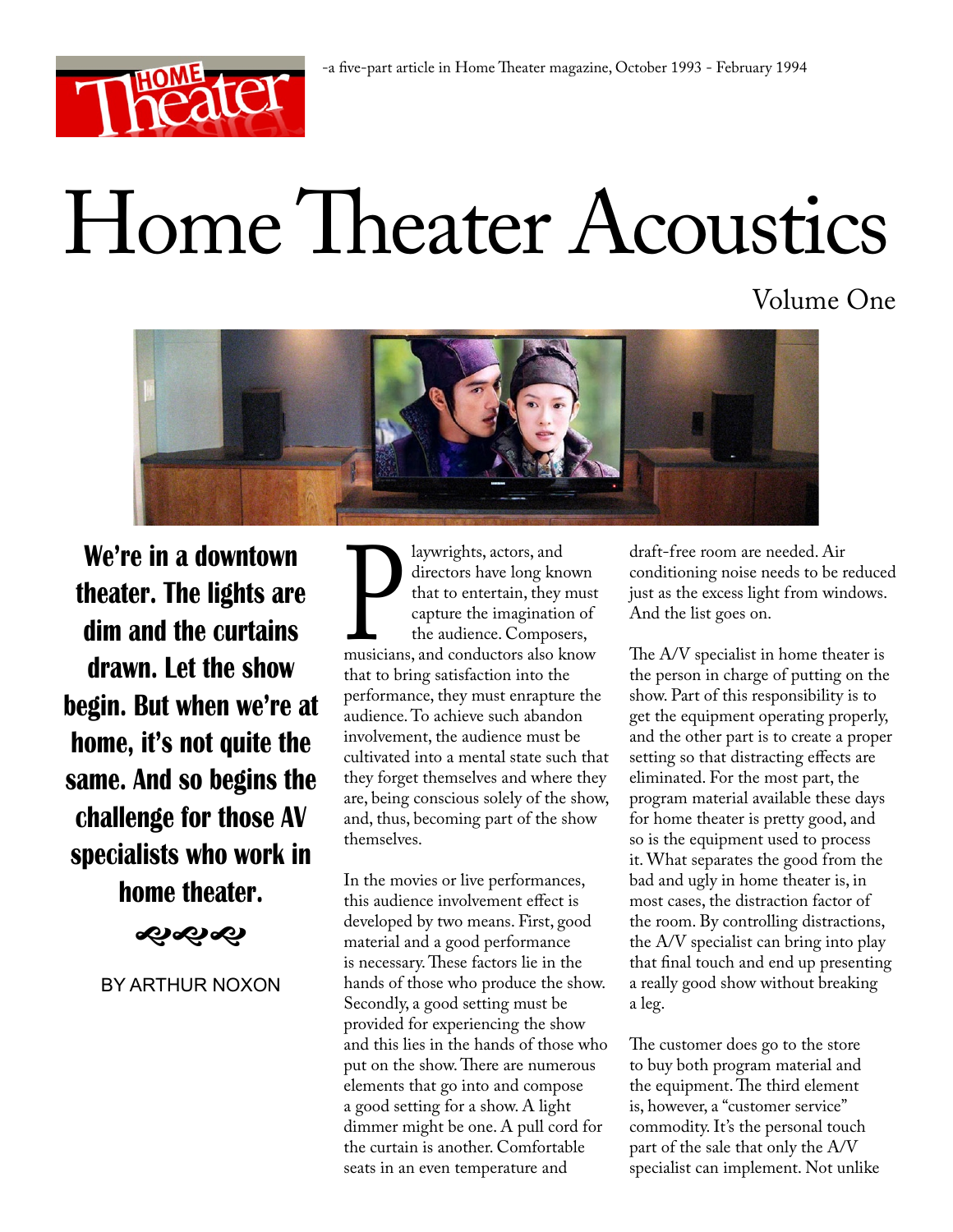high end audio, the home theater sale goes beyond the equipment-in-a-box mentality to include the setup. To maximize customer satisfaction and loyalty, good equipment must be set up in a room that has been organized for minimal distraction effects. We now turn our attention in some detail to describing various distraction effects that exist in home theater.

# **A/V DISTRACTIONS**

The home theater audience generally has access to all five senses: sight, sound, smell, touch, and taste. Being at the downtown movies can keep all five senses pretty busy, especially if we like popcorn. We can be easily distracted from the movie by our senses. Let's say we take a seat -- only to discover that the person next to us is devouring



hot popcorn by the handful. If we don't care about popcorn, only the noise is distracting. But if we love popcorn, the smell drives us crazy and we'll

probably get up and go buy some popcorn. The point being that sensory distraction can keep us from being involved in the movie.

There are two kinds of distraction: primary and secondary. For the movies, the medium of communication involves sight and sound. Primary distractions would be things we see or hear that are not the sight and sound of the movie. Secondary, but not lightly dismissed, distractions are the comfort of chairs, temperature settings, and drafts in the room. Primary distractions from the movie program material involve auditory and visual distractions. The A/V specialist will work to minimize A/V distraction from the A/V program material.

Home theater is a mix of sight and sound. Two out of our five basic senses are fed coordinated signals that result in the audio/visual message experience. Imagine for a moment a video projection screen displayed inside a room, whose entire surface is covered with mirrors. The floor, ceiling, and walls would all be mirrors. Consider the visual confusion you would experience in such a house of mirrors when the video screen lights up, Which image would be the real image? The one ahead? Maybe it's to the left or again to the right? Is it above on the ceiling or behind you? To some degree, it may not matter which image is real and which one virtual, as each looks like the other. On a practical basis, it is the confusion and distraction that comes from having so many images presented at one time. Some of the images may be simple, clear visions, of the real screen, but looking in another direction, we'll see the stacked, multiple image effect of parallel mirrors that fades away from us into virtual infinity.

No one would really propose a "house of mirrors" setting for home theater. Fortunately, the painted surfaces of most rooms are far from a mirror surface; they are partially light absorbing, and due to their rough surface, they are partially light diffusing. Whatever light reflects off the wall is diffusely scattered in practically all directions with nearly equal intensity. A blue wall stays a blue wall no matter where you are located in the room. Blue is the color reflected, but the reflecting surface of the wall is so rough that blue light is scattered everywhere.

We are lucky that light is pretty well behaved in rooms, but we're not so lucky with sound. The room does become a house of mirrors as far as the speakers are concerned. For sound, the walls are "acoustically" flat like a polished mirror. If we could visually See the speaker images, they would be found all over the walls. Unfortunately, with sound, the room really does become a house of mirrors.

A good room for home theater will be set up to control both visual and sonic distraction effects. Before we can go very far with guiding the home theater room away from behaving like a house of mirrors, we need to understand the principle of sensory fusion. Sensory fusion is part of our natural condition and comes as a mixed blessing. Without this fusion process, movies as we know them today would be impossible. Yet, because of it, we become susceptible to sensory input overload. But first, let's review some aspects of sensory fusion. There are two kinds of sensory fusion; one involves time and the other involves space. There is always a limit as to how close events can occur and still be distinguished as individual events.

### **TEMPORAL FUSION**

Consider video. It is actually a rapidly flashed sequence of still images like movie frames. These stills are flipped up to us at a rate just a little faster than our ability to perceive separate visual events



in time. Hence, this staccato of stills seems to the viewer to create a continuous motion. The visual images are flashed at a rate of 60 times/second (every 1 sec/60 or 17 ms) and at that rate we cannot separate one image from the next. These well-defined still frames are being flashed to us at a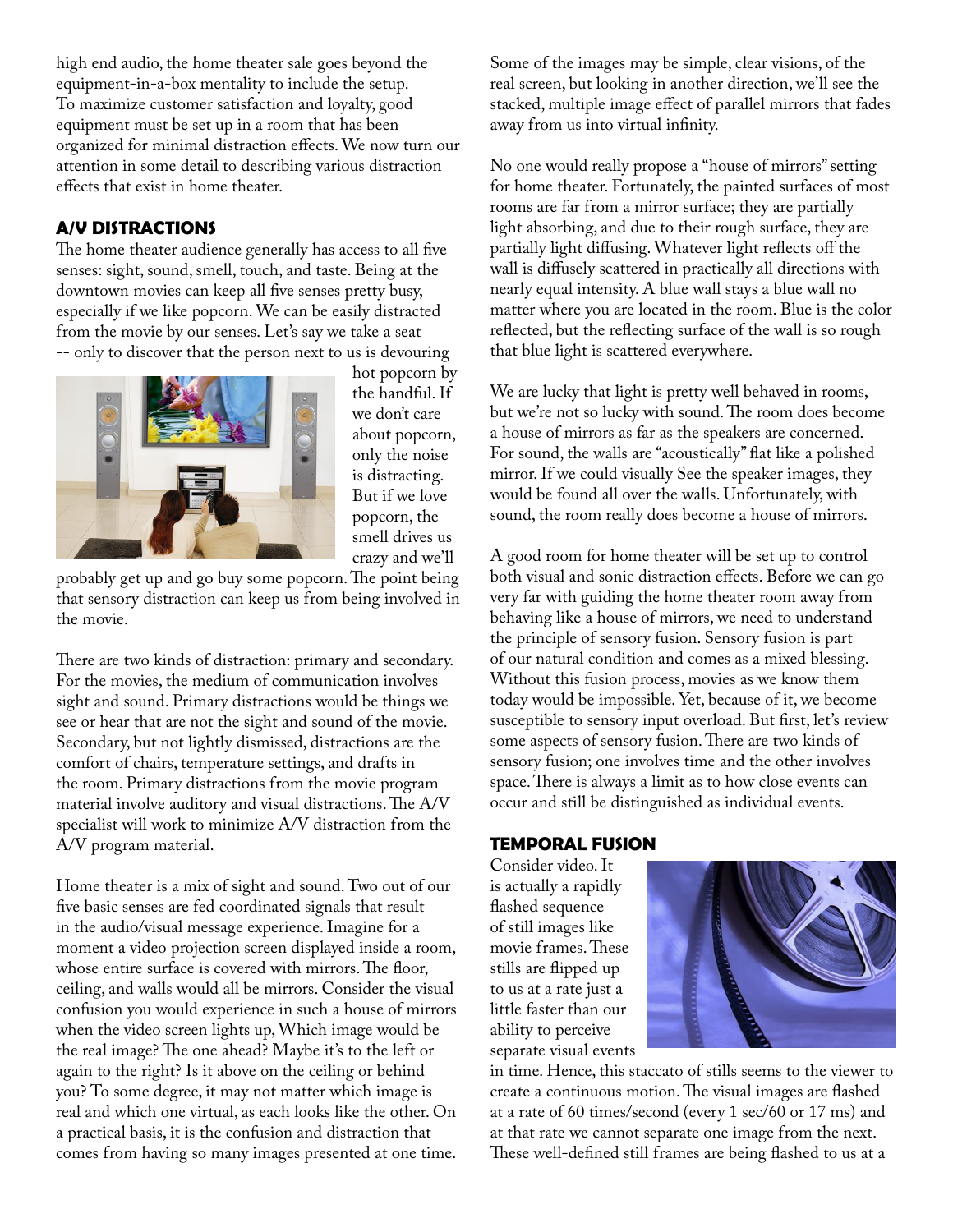rate faster than our visual reaction time for discrimination of separate events in time. This is called temporal fusion, the time period of sensory fusion.

The reason we are slow to perceive the rapidly flashing visual images is because we employ a slow speed biochemical sensor (not a speed of light electronic photocell sensor) in our eye/brain system. The relative slowness of our electro/chemical visual sensors results in the "visual fusion" of actually separate-in-time events. It is not a weakness, but it is the nature of our biochemical being that multiple events are perceived as separate events, only if they occur sufficiently separated out in time. If separate events arrive too quickly, they are perceived as one continuous event. Without this "vision fusion" process, video as we know it today would be like watching a strobe light show -- a novelty -- but not an entertainment medium.

Let's utilize this card flipping process to introduce the sense of sound into temporal fusion. Most of us have done something like this when we were young. We used a clothesline clip to position a card into the spokes of the bike wheel and we got the sound of a motorcycle. Try an experiment. Take a deck of cards in your hands, arch them back and then with the thumb,



release the entire deck in one second. What do we hear? A breathy, fluttering type of sound, but a tone nonetheless. If we flip through 50 cards in one second, we get 50 separate positive pulses of air per second. But we hear this process

as if it was a breathy 50 Hz tone, which is a bass note whose location is about four keys up from the bottom end of the piano keyboard.

If we flip one card per second, we hear distinct snaps. If we flip 50 cards per second, we do not hear 50 snaps per second, but perceive a continuous tone of 50 cycles per second. Because we are human, and our detection systems are biochemical, our experiences with sight and sound are quite similar. Rapidly flipped cartoon cards create the impression of continuous motion and rapidly snapped playing cards create the impression of continuous sound. Both effects occur because of the temporal fusion threshold (time) in our ability to detect separate events. Separate events that occur within 1/20 second are perceived as one event. Multiple events that are spaced closer than 1/20 second apart are perceived as a continuous event.

## **SPATIAL FUSION**

Again, we consider video and find the spatial (location) version of fusion on the video screen itself. At the movies, the image is practically a continuous distribution of colors and shadings because it is a projected photograph (slide shot) of real objects. The smoothness of the image is controlled by the graininess of the film, which long ago was reduced to the levels. Not so with video. We have pixels,



dots, or blocks of colors on the screen. The size of the dot, its brightness, and distance to neighboring dots is macroscopic. It becomes visible to the naked eye as we move closer to the screen. Of course, if we sit back far enough, these separate dots seem to merge, fuse into a continuous image. Again, sensory

fusion. Separate events in space, as well as those in time, can fuse together into a continuous event. If it were not for our susceptibility to sensory fusion in both time and space (temporal fusion, spatial fusion), we could not enjoy the film or video process as we do today.

This fine grain fusion threshold has to do with the distances between adjacent light cones in our retina. As long as separate distinct light sources on the video screen are sufficiently close enough together, the cones in our retina cannot separate the lights. One of the biggest equipment differences between the movies and video decreased the distance between pixels, and when viewed from the proper distance, the grainy resolution problem of TV is improved.

There is also a graininess aspect to hearing. This isn't the so-called "grainy sound" effect that has to do with high frequency distortion. Here we concern ourselves with listening to a sound source with one ear and how well we can detect its position changes. This is like listening to a cricket chirp while it crawls along the ceiling and you listen with one ear. We detect this kind of position change by the way sound enters over the folds in our "ear trumpet." Sound from one direction engages one pattern of the curves of our ear, while sound from another direction engages these same curves in a different pattern. We learn to tell where sound comes from by the way it is changed by the corrugation of our ears.